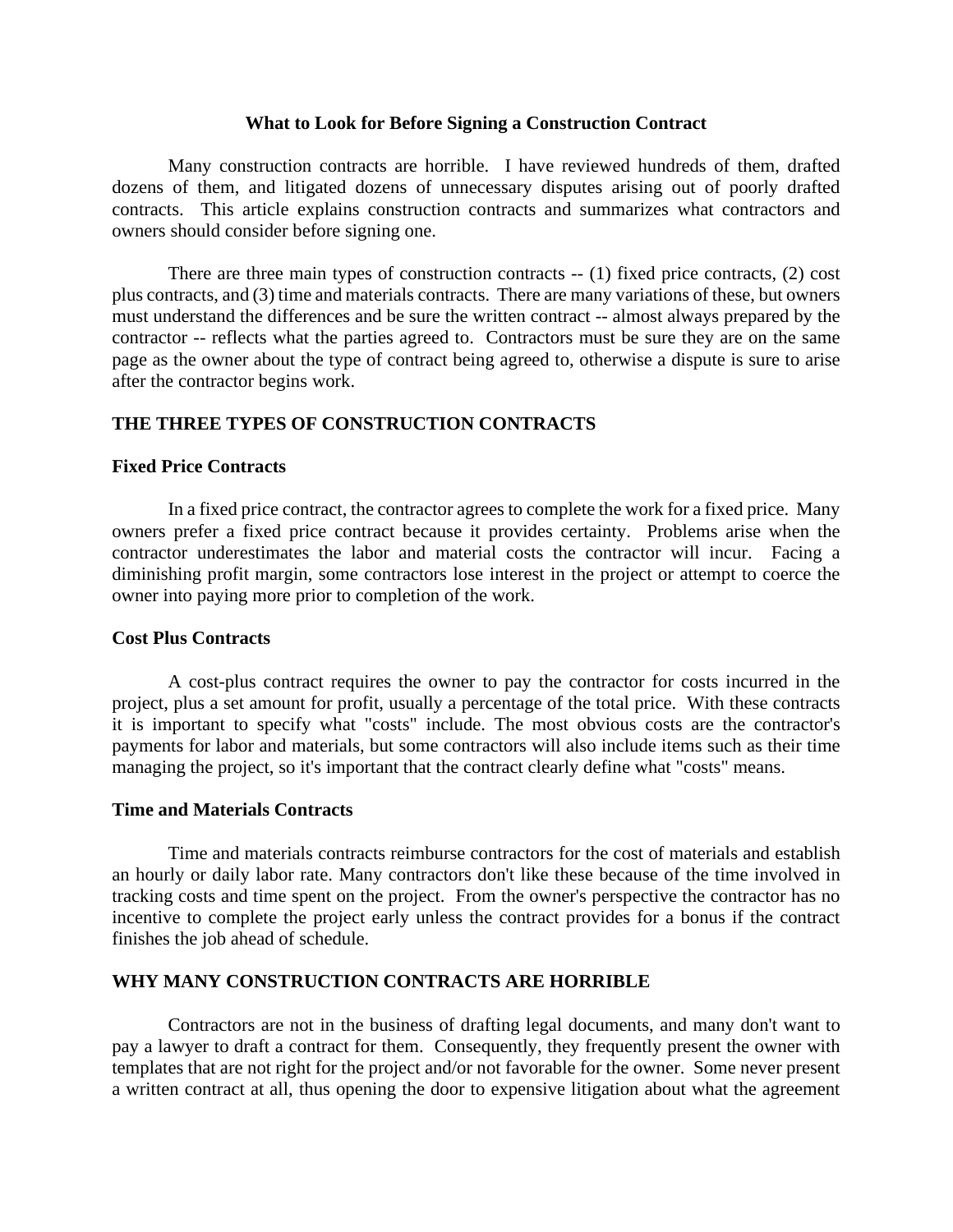was. Without a written contract, the contractor is at risk because the owner may claim the scope of work what broader than what the contractor asserts it was.

Contractors that present the owner with a written contract usually obtain them from one of three sources - (1) the American Institute of Architects (AIA), (2) the Associated General Contractors of America (AGC), and (3) templates they found on the Internet or copied from another non-attorney contractor.

## **AIA Documents**

There are three problems with the AIA documents. The first is that contractors often use them when there is no architect involved or when the architect's role is far less significant than the role the AIA document describes. The second is that even when the AIA documents accurately describe the architect's role, they are drafted to benefit the architect. The third is they are written by lawyers, making them difficult for laypeople to understand, and they frequently refer back and forth to other AIA documents, some of which the contractor may not have provided to the owner because the contractor is not familiar with the proper use of AIA documents.

### **AGC Documents**

The AGC documents suffer from many of the same defects the AIA documents suffer from. Not surprisingly, the AGC drafts its documents to favor the contractor.

#### **Templates Found on the Internet**

Templates found on the Internet or copied from another non-attorney contractor are dangerous. The contractor often has no idea what they mean, but doesn't think it matters and takes comfort in the money saved by not paying a lawyer. Many of these documents are missing necessary protections for both the owner and the contractor. For instance, I have had to tell contractors there was no point in filing suit to collect sums owed because the contract did not contain a provision requiring the owner to pay the contractor's attorney's fees if the contractor was forced to file suit to collect sums owed.

# **WHAT TO LOOK FOR BEFORE SIGNING A CONSTRUCTION CONTRACT**

### **1. What type of contract is it?**

It's vital to be certain the written document accurately reflects the type of transaction agreed to. I have seen contracted labeled "Fixed Price" contracts that contain language allowing the contractor to charge on a cost plus or time and materials basis. In one case I filed suit against a contractor claiming fraud and violation of consumer protection laws because the contractor had labeled the document a "Fixed Price" contract but inserted time and materials provisions into the body of the contract.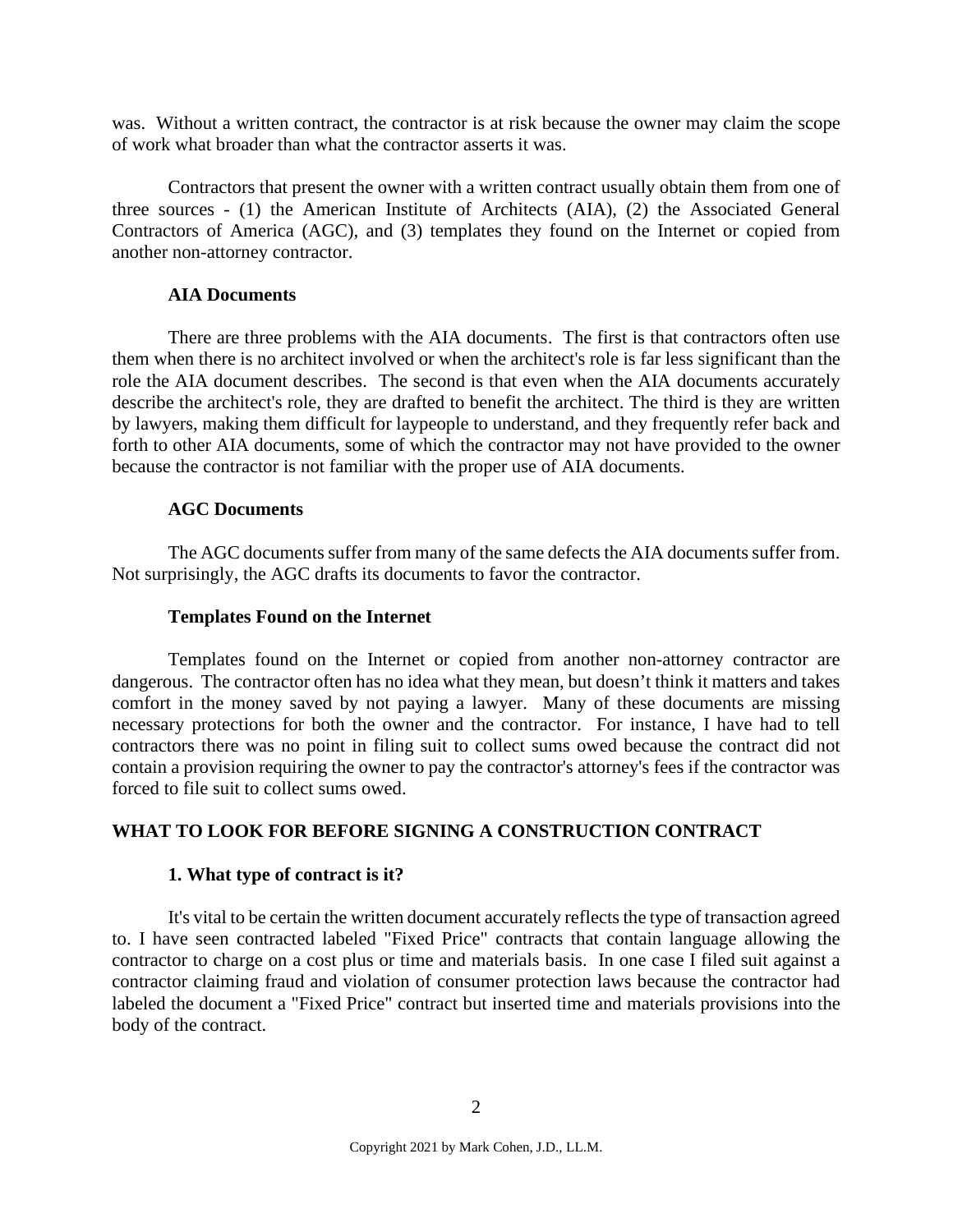## **2. Does the contract define the scope of work?**

Disputes often arise when the contract is unclear about the scope of work. With a fixed price contract, it's vital to know what work is included in that fixed price. Even with cost plus or time and materials contracts, the owner wants an accurate statement of what work will be done and an accurate estimate of the cost. One way contractors get more money is by charging the owner for work they believe was not within the scope of the original contract, so it's vital to be clear about the scope of work.

# **3. What does the contract say about cost overruns?**

Some contractors attempt to limit their risk of a fixed price contract by including a provision allowing them to charge a higher price if there are cost overruns. In such cases, it is vital that the contract include a line-item budget showing the time and material costs projected for each item. An owner that agrees to a clause that allows an increased price due to cost overruns should insist on some limitation, such as provision that in no event shall the fixed price increase by more than five or ten percent of the agreed price.

Contractors should take the time at the outset to prepare accurate cost projections. I have filed suits against contractors alleging they fraudulently or negligently induced the owner to enter the contract by underestimating the costs in their estimates.

## **4. Invoicing and Payment.**

The contract should be clear about invoicing and payment. Many contracts require the owner to make progress payments during the project, but the contract is often vague. For instance, a contract might require a progress payment when the contractor has completed twenty percent of the work, but the contract leaves it to the contractor's discretion determine when twenty percent of the work has been completed. Problems arise when the contractor is asking for payment of fifty percent of the fixed price or fifty percent of the estimated cost, but it appears the contractor has only done thirty percent of the work. A good contract contains clear milestones for payment.

# **5. Record Keeping.**

Many contractors are notoriously bad about keeping records of their costs and time. The contract should require the contractor to keep accurate records and provide all receipts and time records with each invoice. Contractors that fail to do this put themselves at risk if disputes arise during the project.

# **6. Change Orders.**

Owners frequently want to add to or change the scope of work during the project, and the contractor understandably wants to get paid if these changes or additions increase the contractor's costs. Disputes arise when the contractor claims the owner asked for additional work or changed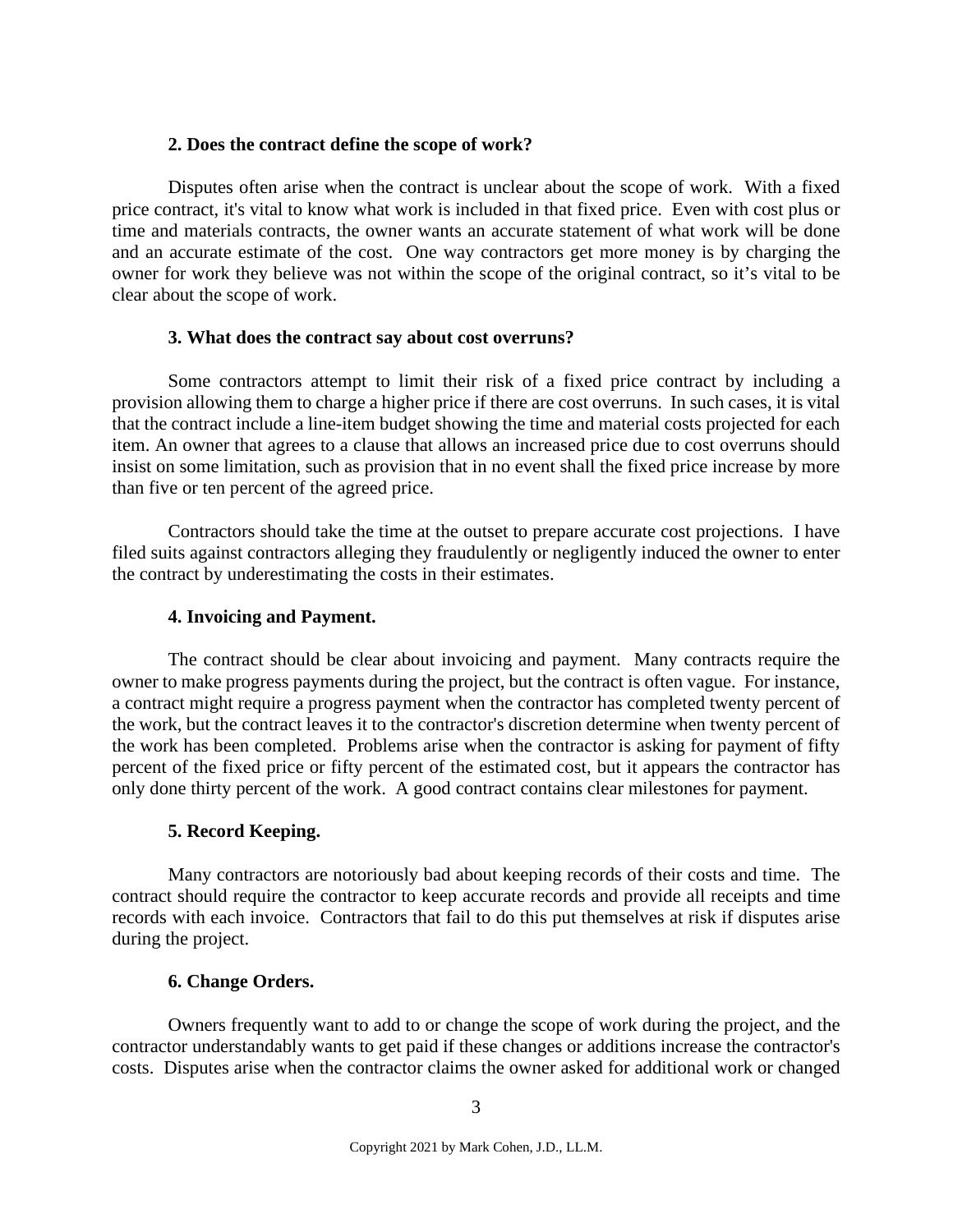the scope of the work and the owner denies it. For this reason, it is critical that the contract state that the owner is not liable for any changes in the scope of the work unless the owner approves it in a written change order.

Disputes sometimes arise when the parties don't follow the contract's change order process. For instance, the contractor might send the owner an email stating the contractor is going to use more expensive roof tiles than what was budgeted. If the owner does not respond, the contractor may construe that as an acceptance of the plan for more expensive tiles. Following the change order process protects both the owner and the contractor.

# **7. Warranties.**

Does the contract contain any warranties as to the quality of work and materials? Are the warranties clearly defined? Some contracts attempt to disclaim all warranties.

# **8. Limitations on Damages.**

Most contracts contain a clause that prevents the owner from collecting consequential, incidental, or special damages resulting from the contractor's breach. (For my purposes, those terms are synonymous). Not understanding what this means, the owners usually agree. This can be regrettable, particularly in commercial projects. For instance, suppose the contractor's unjustified delays prevent a business from opening for three months and the owner loses three months of anticipated profits. A limitation on consequential damages might preclude the owner from seeking to collect those damages.

# **9. Owners Should Avoid Arbitration Clauses.**

Even though the Constitution establishes a court system, business is convinced that unethical lawyers are crouching behind each corner, eager to file frivolous lawsuits. Thus, they include mandatory arbitration clauses in the contracts. An arbitration clause requires the parties to surrender their right to go to court if one party breaches the contract and instead requires them to submit the dispute to an arbitrator. Discovery in arbitration is limited and there is no appeal from an arbitrator's ruling -- even if the arbitrator gets the facts wrong or misapplies the law. Moreover, many arbitrators are former contractors or lawyers that represent contractors. If the contractor insists on an arbitration clause, insist on these provisions:

a. A provision that the arbitrator must be former state court or federal judge. This is particularly important if the issue involves interpretation of a legal document or application of contract law principles. Better yet, agree on the arbitrator in advance and identify the arbitrator in the contract.

b. A provision that in any arbitration the parties will be allowed to conduct discovery consistent with the rules of civil procedure in your state.

c. A provision that requires the arbitrator to award attorney's fees to the prevailing party.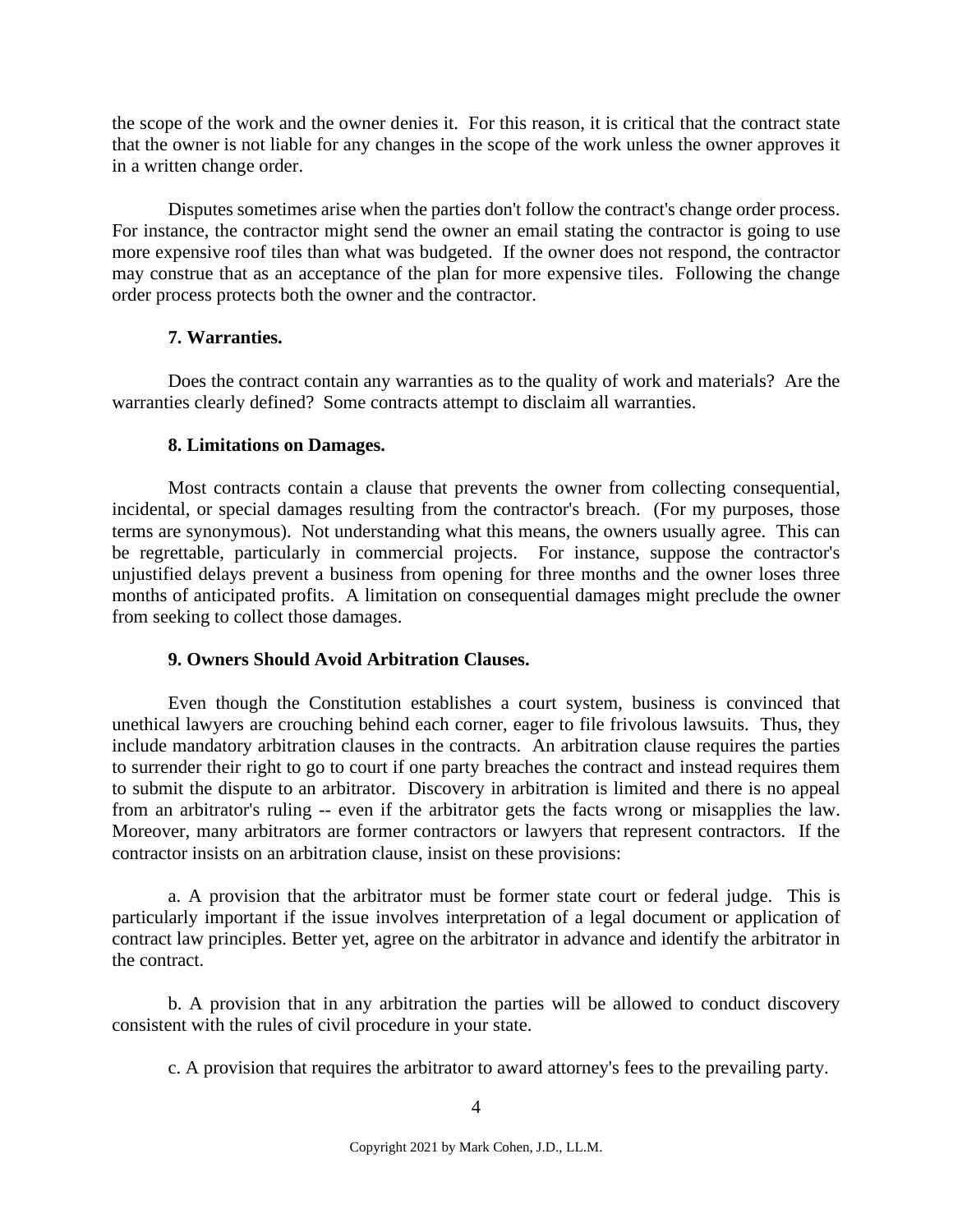#### **10. Attorney's Fees.**

In America, the rule is that in any lawsuit or arbitration each party pays their own legal fees unless the contract contains a "loser pays" provision. Some contracts contain a provision requiring the owner to pay the contractor's legal fees if the contractor wins, but don't contain a provision requiring the contractor to pay the owner's legal fees if the owner wins. Some contracts are silent on the issue, meaning a party must pay its own legal fees even if it wins. Without a "loser pays" provision, a party that has been victimized by the other party's breach may have no viable remedy because even if that party prevails in a lawsuit, that party will end up paying that party's lawyer more than the amount recovered.

# **11. Be Careful of LLC's.**

Many small contractors operate as limited liability companies, making it difficult to sue the owner personally. A judgment against an LLC is often worthless since the LLC frequently has few assets. Few contractors will be willing to sign a personal guaranty of the LLC's performance, but one way to address this is to be sure the contract includes all representations the contractor is making to induce the owner to enter the contract. This allows the owner to sue the person signing for the contractor personally for any misrepresentations in the contract.

Similarly, a contractor doing a project for an LLC should insist that the owner of the LLC personally guaranty the LLC's obligations under the contract.

#### **12. Insurance.**

The contract should specify that the contractor must maintain errors and omissions insurance in a specified amount sufficient to protect the owner, general liability insurance in a specified amount sufficient to protect the owner, worker's compensation insurance as required by state law, and automobile liability insurance as required by state law. It should require the contractor to promptly notify the owner in writing if any coverage lapses.

#### **13. Lien Waivers.**

Contractors frequently invoice the owner for sums paid to subcontractors or material suppliers. Unfortunately, it sometimes happens that the contractor has not yet paid those subcontractors or suppliers, instead keeping the money. The result may be that the unpaid subcontractor or supplier puts a mechanic's lien on the owner's property after the owner has paid the contractor for sums allegedly already paid to the subcontractor or supplier. The contract should require the contractor to provide the owner with lien waivers from all subcontractors and suppliers before the owner pays the contractor for any claimed payments to subcontractors or suppliers.

#### **14. Time of Completion / Damages for Delay.**

Be sure the contract contains a deadline for completion and a provision for a penalty if the contractor fails to complete the project on time without justification.